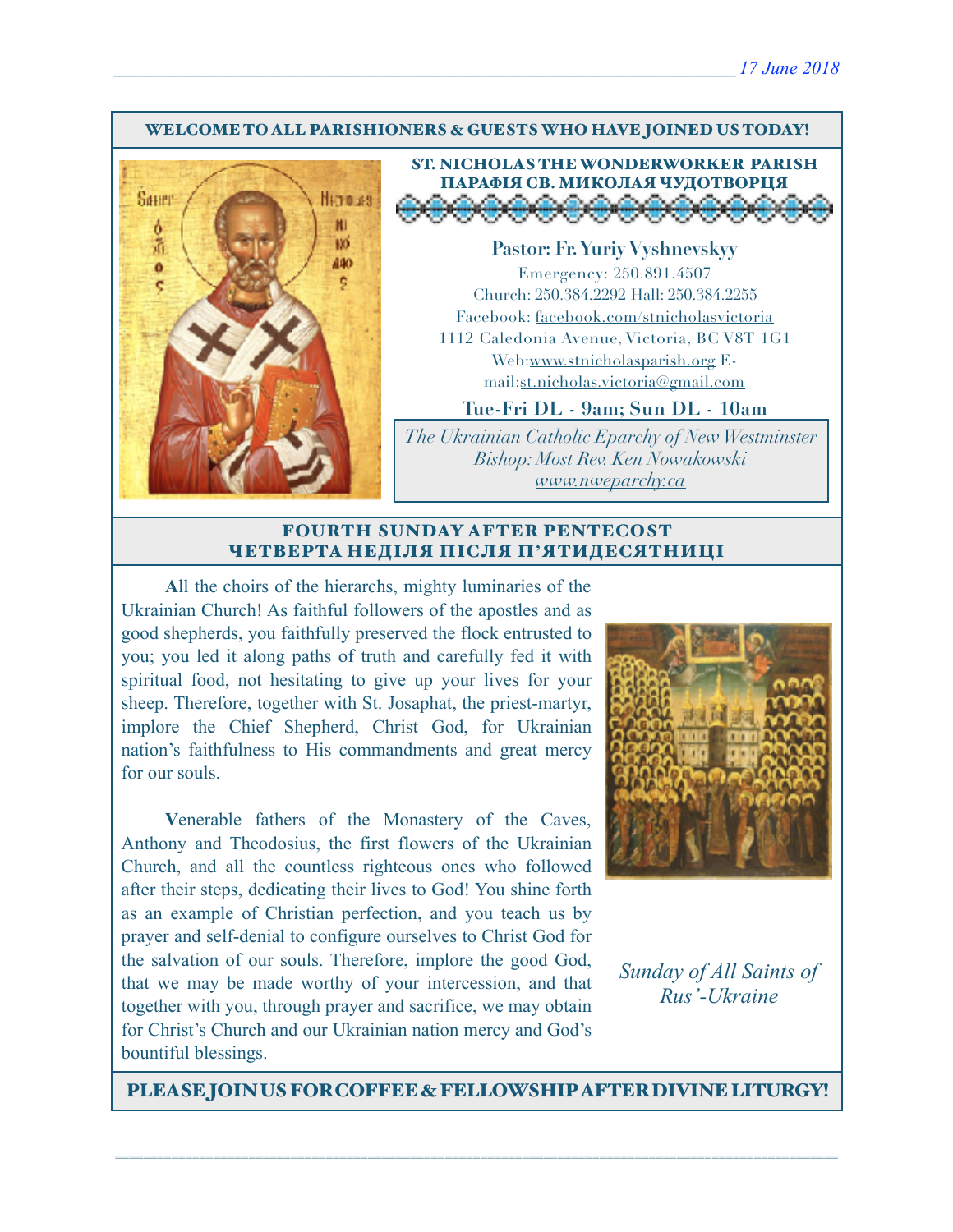| <b>SUNDAY HYMNS</b>                                                                                                                                                                                                                                                                                                                                                                                                                                                                                                                                                                                         |                |                                                                 |                                                             |                   |          |  |
|-------------------------------------------------------------------------------------------------------------------------------------------------------------------------------------------------------------------------------------------------------------------------------------------------------------------------------------------------------------------------------------------------------------------------------------------------------------------------------------------------------------------------------------------------------------------------------------------------------------|----------------|-----------------------------------------------------------------|-------------------------------------------------------------|-------------------|----------|--|
| <b>OPENING HYMN</b>                                                                                                                                                                                                                                                                                                                                                                                                                                                                                                                                                                                         |                | В Страсі і Покорі / We Are Gathered Here To Worship pg. 234-235 |                                                             |                   |          |  |
| <b>COMMUNION HYMN</b>                                                                                                                                                                                                                                                                                                                                                                                                                                                                                                                                                                                       |                | Вірую Господи / I Do Believe pg. 246-24                         |                                                             |                   |          |  |
| <b>CLOSING HYMN</b>                                                                                                                                                                                                                                                                                                                                                                                                                                                                                                                                                                                         |                | Вже Відходим / As We Leave This Place of Worship pg. 268-269    |                                                             |                   |          |  |
| Please join us today in singing our Sunday hymns!                                                                                                                                                                                                                                                                                                                                                                                                                                                                                                                                                           |                |                                                                 |                                                             |                   |          |  |
| <b>SUNDAY &amp; DAILY SCHEDULE</b>                                                                                                                                                                                                                                                                                                                                                                                                                                                                                                                                                                          |                |                                                                 |                                                             |                   |          |  |
| SUNDAY, June 17                                                                                                                                                                                                                                                                                                                                                                                                                                                                                                                                                                                             |                | Divine Liturgy - for the Parishioners of St Nicholas Parish     |                                                             |                   | 10:00 AM |  |
| MONDAY, June 18                                                                                                                                                                                                                                                                                                                                                                                                                                                                                                                                                                                             |                | <b>NO SERVICESS</b>                                             |                                                             |                   |          |  |
| TUESDAY, June 19                                                                                                                                                                                                                                                                                                                                                                                                                                                                                                                                                                                            |                |                                                                 | Divine Liturgy of St. John Chrysostom                       |                   | 9:00 AM  |  |
| <b>WEDNESDAY, June 20</b>                                                                                                                                                                                                                                                                                                                                                                                                                                                                                                                                                                                   |                |                                                                 | Divine Liturgy of St. John Chrysostom                       |                   | 9:00 AM  |  |
| THURSDAY, June 21                                                                                                                                                                                                                                                                                                                                                                                                                                                                                                                                                                                           |                |                                                                 | Divine Liturgy of St. John Chrysostom                       |                   | 9:00 AM  |  |
| FRIDAY, June 22                                                                                                                                                                                                                                                                                                                                                                                                                                                                                                                                                                                             |                | Divine Liturgy of St. John Chrysostom                           |                                                             |                   |          |  |
| SATURDAY, June 23                                                                                                                                                                                                                                                                                                                                                                                                                                                                                                                                                                                           |                | <b>NO SERVICESS</b>                                             |                                                             |                   |          |  |
| SUNDAY, June 24                                                                                                                                                                                                                                                                                                                                                                                                                                                                                                                                                                                             |                |                                                                 | Divine Liturgy - for the Parishioners of St Nicholas Parish |                   | 10:00 AM |  |
| Please Note: to request a Divine Liturgy for a special intention, please see Fr. Yuriy to arrange for it!                                                                                                                                                                                                                                                                                                                                                                                                                                                                                                   |                |                                                                 |                                                             |                   |          |  |
| <b>SUNDAY EPISTLE READERS</b>                                                                                                                                                                                                                                                                                                                                                                                                                                                                                                                                                                               |                |                                                                 |                                                             |                   |          |  |
| <b>DATE</b>                                                                                                                                                                                                                                                                                                                                                                                                                                                                                                                                                                                                 | <b>READING</b> | <b>UKRAINIAN</b>                                                |                                                             | <b>ENGLISH</b>    |          |  |
| SUNDAY, June 17                                                                                                                                                                                                                                                                                                                                                                                                                                                                                                                                                                                             | Rm. 6: 18-23   | Glikeria Iwanuck                                                |                                                             | William Vanderven |          |  |
| SUNDAY, June 24                                                                                                                                                                                                                                                                                                                                                                                                                                                                                                                                                                                             | Rm. 10: 1-10   | Andrij Pelekhatyi                                               |                                                             | Marian Chalifoux  |          |  |
| SUNDAY, July 1                                                                                                                                                                                                                                                                                                                                                                                                                                                                                                                                                                                              | Rm. 12: 6-14   | Motria Koropecky                                                |                                                             | Robert Herchak    |          |  |
| <b>SUNDAY, July 8</b>                                                                                                                                                                                                                                                                                                                                                                                                                                                                                                                                                                                       | Rm. 15: 1-7    | Yuliya Pelekhata                                                |                                                             | Bryan Melnyk      |          |  |
| Thank you, Epistle readers, for your service in proclaiming God's Word!                                                                                                                                                                                                                                                                                                                                                                                                                                                                                                                                     |                |                                                                 |                                                             |                   |          |  |
| <b>2018 PARISH COUNCIL EXECUTIVE</b>                                                                                                                                                                                                                                                                                                                                                                                                                                                                                                                                                                        |                |                                                                 | <b>PASTORAL MINISTRY &amp; HOLY MYSTERIES</b>               |                   |          |  |
| SECRETARYRichard DeMerchant - 250.893.3484<br>BAPTISMSby appointment<br>MARRIAGESsix months notice should<br>FINANCIAL SECRETARYDavid Newberry - 250.598.8197<br>be given to the parish priest, and he should be<br>FUNDRAISING/HALL RENTALRobert Herchak - 250.386.7872<br>contacted before any other arrangements are made<br>MAINTENANCEMurray Chapman - 250.658.4769<br>FUNERALSby appointment<br>LITURGICAL COMMITTEEMotria Koropecky - 250.658.3051<br>MEMBER AT LARGECindy Lazaruk - 778.677.9072<br>Bequests & Wills: Leaving a bequeath is a process of giving a donation through your will. It is |                |                                                                 |                                                             |                   |          |  |
| simply a distribution from your estate to a charitable organization through your last will and testament. It                                                                                                                                                                                                                                                                                                                                                                                                                                                                                                |                |                                                                 |                                                             |                   |          |  |

simply a distribution from your estate to a charitable organization through your last will and testament. It can be as small or as large a donation as you wish. It is important that you talk to your lawyer about the process. In your kindness please remember St Nicholas the Wonderworker Ukrainian Catholic Church in your bequeath and will. If anyone wishes to make such a bequeath in their will, the following clause may be included or added to a will: "I give, devise, and bequeath to St Nicholas the Wonderworker Ukrainian Catholic Parish - 1112 Caledonia Avenue, Victoria BC, V8T 1G1, the sum of \$ \_\_\_\_\_ (or \_\_\_\_% of my estate), to be used for the benefit of the parish and it's pastoral activities."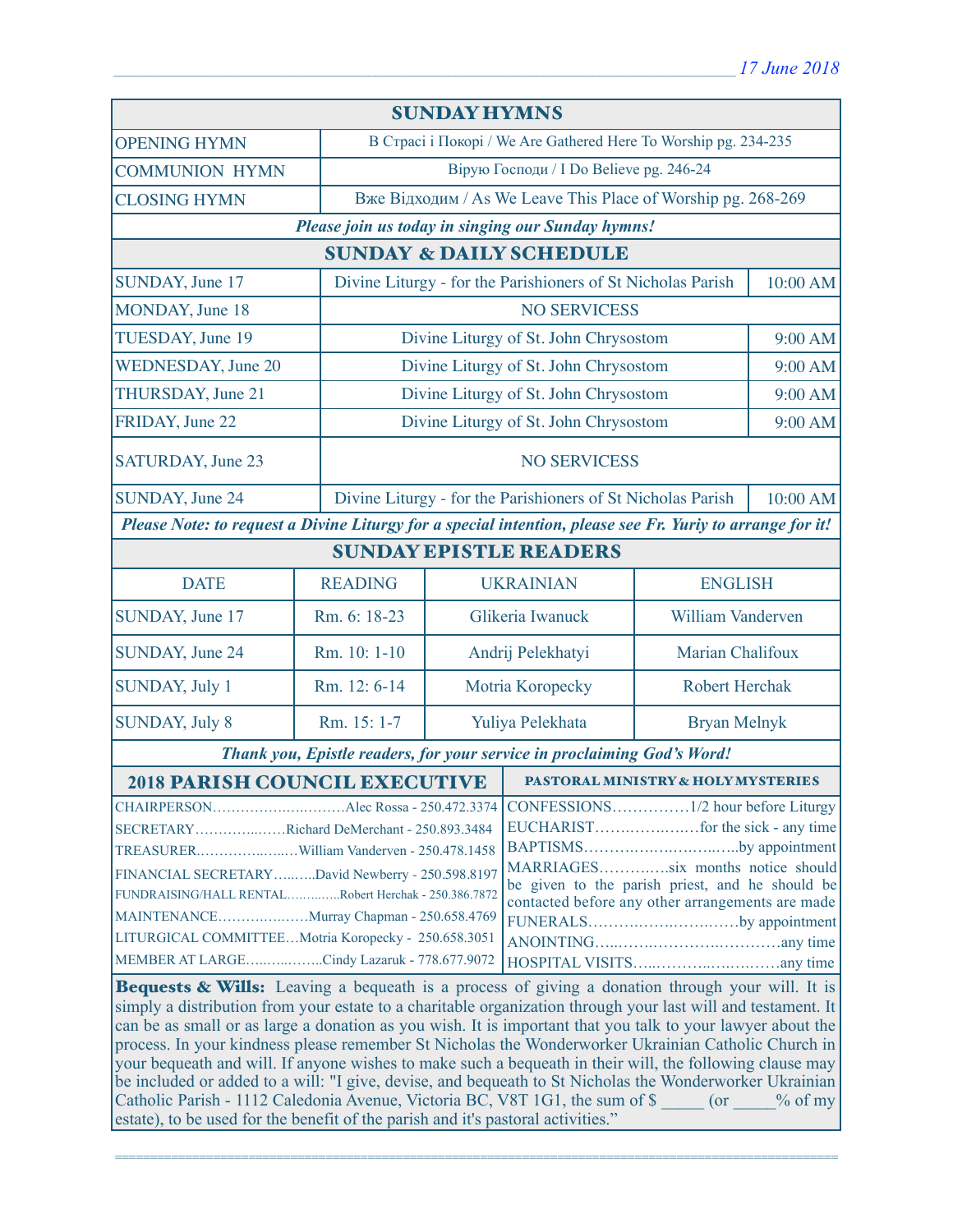# **Vibrant Parish Prayer**

**O** God, Creator of Heaven and Earth! Because of your indescribable love for us, you sent your Only-Begotten Son, Our Lord and Saviour, Jesus Christ - The Way, The Truth, and The Life and our Salvation. In His name, we turn to You. Strengthen our hearts and minds in Christian love and in unity of purpose as we strive to build a Vibrant Parish. Give us the grace to model our lives according to the Word of God. Instill in us the desire to pray and to celebrate the Holy Mysteries as one Christian Family in our Parish Community. Inspire us to follow Your great command to be a servant to the less fortunate among us! Grant this, O Lord, through the mercies and love for mankind of Your Only-Begotten Son with whom You are blessed, together with Your All-Holy, Good and Life-Giving Spirit, now and forever and ever. Amen!



### **St. Nicholas Parish**

**A Place To Encounter The Living Christ** Through the word, the Holy Mysteries & Prayer, Serving One's Neighbor, Leadership Fostering & Serving Unity and Missionary Spirit (His Beatitude Sviatoslav)



### **Молитва Живої Парафії**

**Г**осподи Ісусе Христе, Пастирю Добрий, як колись Ти пригорнув заблуканих овечок, щоб вони пізнали Твій голос і були Твоїм стадом, так і сьогодні глянь ласкаво з небесних висот на нашу парафію та зішли на неї Твого Святого Духа, щоб вона була місцем пізнання радості Доброї Новини. Скріплюй нас Твоєю присутністю та єднай нас кожночасно в молитві. Даруй нам духа служіння ближньому, щоб у нашій парафії кожний міг зустріти Тебе, милостивого Бога. Благослови наш духовний провід Твоєю мудрістю і дай, щоб ніхто з нас не шкодував ні часу, ні талантів, ні матеріальних дібр для розбудови Твого царства. Єднай нас у мирі та злагоді, щоб ми були Твоєю спільнотою любові. Всели в нас місійного духа, щоб ми стали тим світилом євангельського слова, молитви і добрих діл, що кличе кожного до участі в Божественному житті, щоб славилося, Спасе, Твоє Ім'я з безначальним Твоїм Отцем та пресвятим, благим і животворящим Твоїм Духом нині, і повсякчас, і на віки віків. Амінь.

# DIVINE LITURGY PROPERS

*The Divine Liturgy - An Anthology for Worship: Liturgy - pg. 270-318; propers - pg. 337 The Liturgy prescribed for today is that of St. John Chrysostom.* 

**Troparion, Tone 3:** Let the heavens be glad, let the earth rejoice,\* for the Lord has done a mighty deed with His arm.\* He trampled death by death. He became the first-born of the dead;\* He saved us from the abyss of Hades\* and granted great mercy to the world.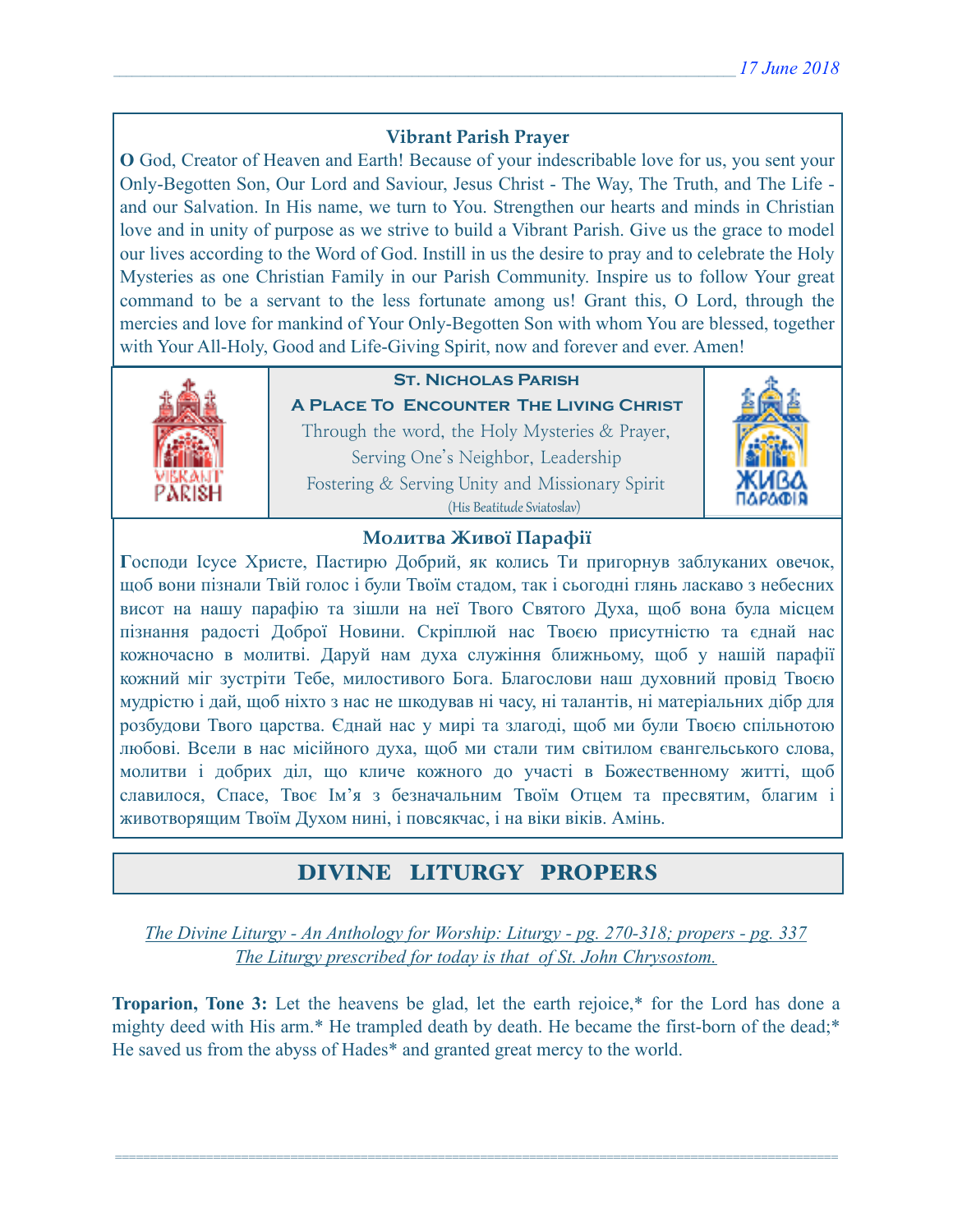**Troparion, Tone 4:** O you, who glorified Christ:\* princes and bishops,\* monastics and martyrs,\* and steadfast confessors of Christian Ukraine throughout all times,\*pray Christ God to look with favour on our people\* and to grant them the grace to persevere in the faith\* that the souls of prayerful faithful\* who revere your sacred memory\* may be saved.

**Glory: Kontakion, Tone 3:** You rose from the tomb, O compassionate Lord,\* and led us out from the gates of death.\* Today Adam exults and Eve rejoices,\* and the prophets together with the patriarchs\* unceasingly acclaim the divine might of Your power.

**Now: Kontakion, Tone 4:** You shine as bright beacons,\* O God-inspired and righteous saints of our Church.\* By your encouraging example,\* you serve communities of faithful throughout the Christian world.\* Therefore we humbly bow our heads to you\* thanking our great and allgracious God\* Who has made you our intercessors in heaven\* where you pray for our souls.

**Prokeimenon, Tone 3:** Sing to our God, sing; sing to our King, sing. *Verse:* Clap your hands, all you nations; shout unto God with the voice of joy.

**Epistle - Romans 6:18-23; 8:28-39 - A reading from the letter of St. Paul to the Romans:** Brothers and Sisters, freed from sin, you have become slaves of righteousness. I am speaking in human terms because of the weakness of your nature. For just as you presented the parts of your bodies as slaves to impurity and to lawlessness for lawless ness, so now present them as slaves to righteousness for sanctification. For when you were slaves of sin, you were free from righteousness. But what profit did you get then from the things of which you are now ashamed? For the end of those things is death. But now that you have been freed from sin and have become slaves of God, the benefit that you have leads to sanctification, and its end is eternal life. For the wages of sin is death, but the gift of God is eternal life in Christ Jesus our Lord. We know that all things work for good for those who love God, who are called according to his purpose. For those he foreknew he also predestined to be conformed to the image of his Son, so that he might be the firstborn among many brothers. And those he predestined he also called; and those he called he also justified; and those he justified he also glorified. What then shall we say to this? If God is for us, who can be against us? He who did not spare his own Son but handed him over for us all, how will he not also give us everything else along with him? Who will bring a charge against God's chosen ones? It is God who acquits us. Who will condemn? It is Christ (Jesus) who died, rather, was raised, who also is at the right hand of God, who indeed intercedes for us. What will separate us from the love of Christ? Will anguish, or distress, or persecution, or famine, or nakedness, or peril, or the sword? As it is written: "For your sake we are being slain all the day; we are looked upon as sheep to be slaughtered." No, in all these things we conquer overwhelmingly through him who loved us. For I am convinced that neither death, nor life, nor angels, nor principalities, nor present things, nor future things, nor powers, nor height, nor depth, nor any other creature will be able to separate us from the love of God in Christ Jesus our Lord.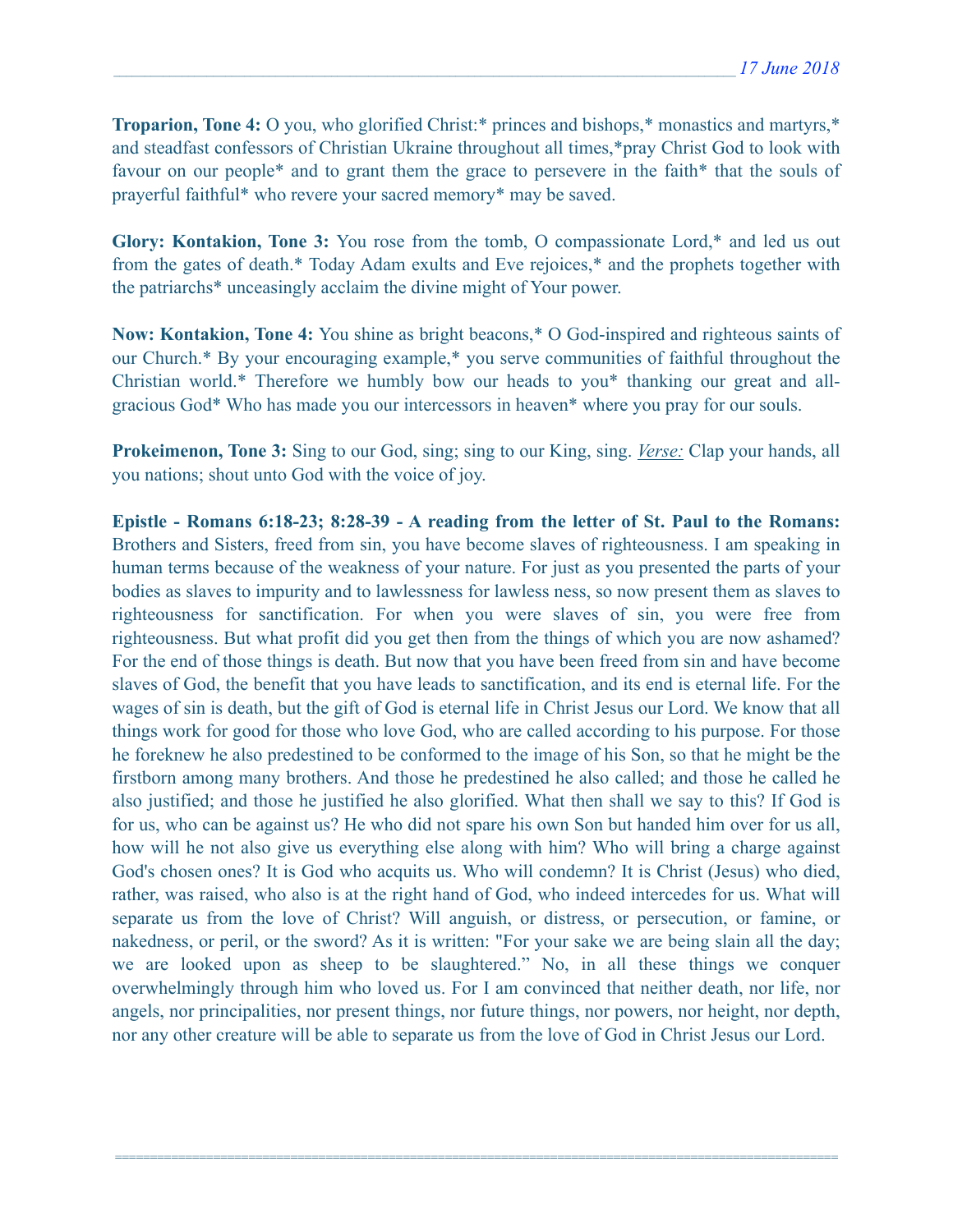**Alleluia, Tone 3:** *Verse:* In You, O Lord, have I hoped that I may not be put to shame for ever. *Verse:* Be a protector unto me, O God, and a house of refuge to save me. *Verse:* Blessed is the man who fears the Lord; he shall delight exceedingly.

**Gospel - Mattew 8:5-13 -** At that time, when Jesus entered Capernaum, a centurion approached him and appealed to him, saying, "Lord, my servant is lying at home paralyzed, suffering dreadfully." He said to him, "I will come and cure him." The centurion said in reply, "Lord, I am not worthy to have you enter under my roof; only say the word and my servant will be healed. For I too am a person subject to authority, with soldiers subject to me. And I say to one, 'Go,' and he goes; and to another, 'Come here,' and he comes; and to my slave, 'Do this,' and he does it." When Jesus heard this, he was amazed and said to those following him, "Amen, I say to you, in no one in Israel have I found such faith. I say to you, many will come from the east and the west, and will recline with Abraham, Isaac, and Jacob at the banquet in the kingdom of heaven, but the children of the kingdom will be driven out into the outer darkness, where there will be wailing and grinding of teeth." And Jesus said to the centurion, "You may go; as you have believed, let it be done for you." And at that very hour (his) servant was healed.

**Communion Hymn:** Praise the Lord from the heavens;\* praise Him in the highest.\* Rejoice in the Lord, O you just;\* praise befits the righteous.\* Alleluia, alleluia,\* alleluia.

**Prayer After Holy Communion:** Having been made worthy to partake in a mystical way of Your immaculate Body and precious Blood, O Christ our God, I acclaim and bless, worship and glorify You, and proclaim the greatness of Your saving acts, now and for ever and ever. Amen. *(more Prayers After Holy Communion on pg. 324-326 in the Anthology book).* 

### $\langle$

**Тропар, глас 3:** Нехай веселяться небеснії, нехай радуються земляни,\* бо показав владу рукою Своєю Господь,\* Він смертю смерть подолав,\* первістоком з-поміж мертвих став,\* визволив нас із глибин аду,\* і подав світові велику милість.

**Тропар, глас 4:** Христославні князі і святителі, преподобні і мученики, і незламні ісповідники всіх часів християнської України, моліть Христа Бога, щоб він споглянув ласкавим оком на наш народ, і дав йому ласку витривати у вірі, і щоб спаслися душі богомольних вірних, що вшановують священну вашу пам'ять.

**Слава: Кондак, глас 3:** Воскрес Ти нині з гробу, Щедрий,\* і нас візвів із брам смерти;\* нині Адам веселиться і радіє Єва,\* разом же і пророки з патріярхами безустанно оспівують\* божественну могутність влади Твоєї.

**Нині: Кондак, глас 4:** Ясними світилами ви сяєте, Богом натхненні праведники нашої церкви, і прикладом заохотливим служите громадам вірних по всьому християнському світі. Тому-то в покорі схиляємо перед вами наші голови, дякуючи великому і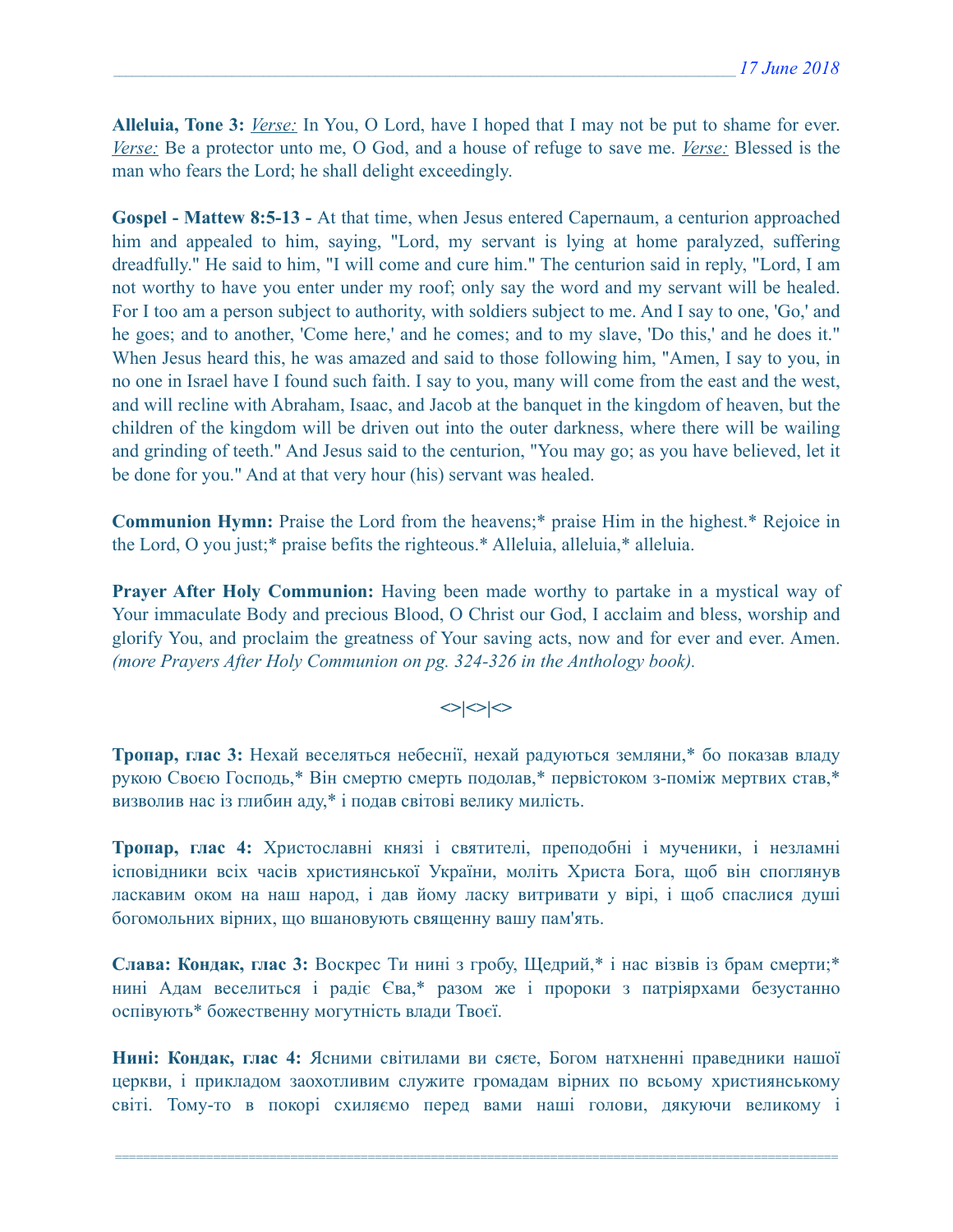вселаскавому Богові, що вчинив вас нашими заступниками в небі і молільниками за душі наші.

**Прокімен, глас 3:** Співайте Богові нашому, співайте;\* співайте цареві нашому, співайте. *Стих:* Всі народи, заплещіть руками, кликніть до Бога голосом радости.

**Апостол - 6:18-23; 8:28-39 - До Римлян послання Св. Ап. Павла читання:** Браття і сестри, a звільнившися від гріха, стали рабами праведности. Говорю я по-людському, через неміч вашого тіла. Бо як ви віддавали були члени ваші за рабів нечистості й беззаконню на беззаконня, так тепер віддайте члени ваші за рабів праведности на освячення. Бо коли були ви рабами гріха, то були вільні від праведности. Який же плід ви мали тоді? Такі речі, що ними соромитесь тепер, бо кінець їх то смерть. А тепер, звільнившися від гріха й ставши рабами Богові, маєте плід ваш на освячення, а кінець життя вічне. Бо заплата за гріх смерть, а дар Божий вічне життя в Христі Ісусі, Господі нашім! І знаємо, що тим, хто любить Бога, хто покликаний Його постановою, усе допомагає на добре. Бо кого Він передбачив, тих і призначив, щоб були подібні до образу Сина Його, щоб Він був перворідним поміж багатьма братами. А кого Він призначив, тих і покликав, а кого покликав, тих і виправдав, а кого виправдав, тих і прославив. Що ж скажем на це? Коли за нас Бог, то хто проти нас? Той же, Хто Сина Свого не пожалів, але видав Його за всіх нас, як же не дав би Він нам із Ним і всього? Хто оскаржувати буде Божих вибранців? Бог Той, що виправдує. Хто ж той, що засуджує? Христос Ісус є Той, що вмер, надто й воскрес, Він праворуч Бога, і Він і заступається за нас. Хто нас розлучить від любови Христової? Чи недоля, чи утиск, чи переслідування, чи голод, чи нагота, чи небезпека, чи меч? Як написано: За Тебе нас цілий день умертвляють, нас уважають за овець, приречених на заколення. Але в цьому всьому ми перемагаємо Тим, Хто нас полюбив. Бо я пересвідчився, що ні смерть, ні життя, ні Анголи, ні влади, ні теперішнє, ні майбутнє, ні сили, ні вишина, ні глибина, ані інше яке створіння не зможе відлучити нас від любови Божої, яка в Христі Ісусі, Господі нашім!

**Алилуя, глас 3:** *Стих:* Вислухає тебе Господь у день печалі, захистить тебе ім'я Бога Якова. *Стих:* Господи, спаси царя і вислухай нас, коли будемо взивати до Тебе. *Стих:*  Блажен муж, що боїться Господа, заповіді Його дуже любі Йому.

**Євангеліє - Матея 8:5-13 -** У той час, коли Ісус увійшов у Капернаум, приступив до нього сотник, благаючи його словами: "Господи, слуга мій лежить дома розслаблений і мучиться тяжко." Ісус каже до нього: "Я прийду й оздоровлю його." Тоді сотник у відповідь мовив: "Господи, я недостойний, щоб ти ввійшов під мою покрівлю, але скажи лише слово і слуга мій видужає. Бо і я теж підвладний чоловік, маю вояків під собою, і кажу цьому: Іди, – і йде, а тому: Ходи, – і приходить; і слузі моєму: Зроби це, – і він робить." Почувши це Ісус, здивувався і сказав тим, що за ним ішли: "Істинно кажу вам: Ні в кого в Ізраїлі я не знайшов такої віри. Кажу вам, що багато прийде зо сходу й заходу, і засядуть з Авраамом, Ісааком та Яковом у Царстві Небеснім, а сини царства будуть викинуті геть у темряву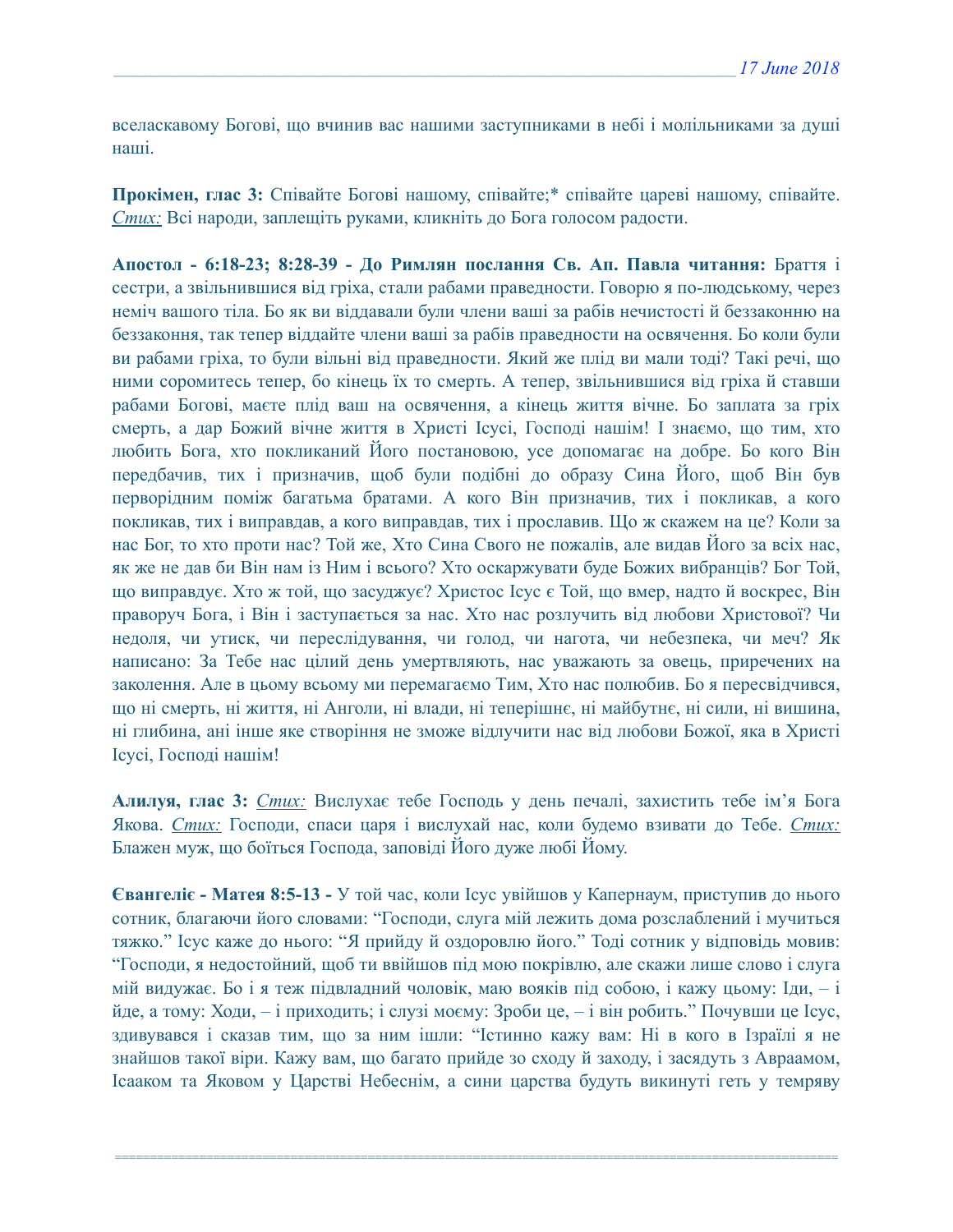кромішню, де буде плач і скрегіт зубів." І сказав Ісус сотникові: "Йди, хай тобі станеться за твоєю вірою!" І видужав слуга тієї ж години.

**Причасний:** Хваліте Господа з небес,\* хваліте Його на висотах. Радуйтеся, праведні, у Господі, правим належить похвала. Алилуя, алилуя, алилуя!

**Молитва По Святім Причастю:** Таїнственно удостоївшись бути причасником Твого пречистого тіла і чесної крови, Христе Боже, оспівую і благословлю, поклоняюся, і славлю, і величаю спасіння Твої, Господи, нині і повсякчас, і на віки вічні. Амінь. *(більше Молитов По Святім Причастю на ст. 80-87 в маленькій книжечці "Божественна Літургія")*.

# ANNOUNCEMENTS

- ✦**HAPPY FATHER'S DAY!** Heartfelt greetings to all our Fathers on this Father's Day. Wishing you good health, prosperity, and peace. May the Merciful Lord bless you and your family with His choicest blessings for many happy and blessed years. Многая Літа!
- ✦**HAPPY BIRTHDAY** to MARIA KOROPECKY and all those who celebrated their birthdays this past week. May the Lord Our God continue to bless you abundantly and the Holy Mother of God protects you at all times. Многая Літа!
- ✦**PRAYER REQUEST:** Please keep in your prayers GORD HRYHORYSHEN, CORNELL BABIE and other members of our parish, our family and friends who are ailing, in hospitals, nursing homes and those who are not able to join actively in their community.
- ✦**ST. NICHOLAS BOOK STORE:** The Divine Liturgy An Anthology of Worship **\$25**; "Christ Our Pascha" Catechism of the Ukrainian Catholic Church/"Христос Наша Пасха" Катехизм Української Католицької Церкви - **\$25**; "Sing to Our God" hymn book - **\$15**; Молитовник "Прийдіте Поклонімся" - **\$10**.
- ✦**TRAVELING ICON:** Anyone interested in gracing their home with Christ The Teacher Icon can call Darlene DeMerchant at 250.727.3837.
- ✦**PARISH CALENDAR OF BIRTHDAYS & ANNIVERSARIES:** If you would like to be included in our Parish Calendar of Birthday and Anniversary celebrations, please put date in our calendar located at the church vestibule. Each week, we will list the names in our parish bulletin so we can celebrate these happy occasions together!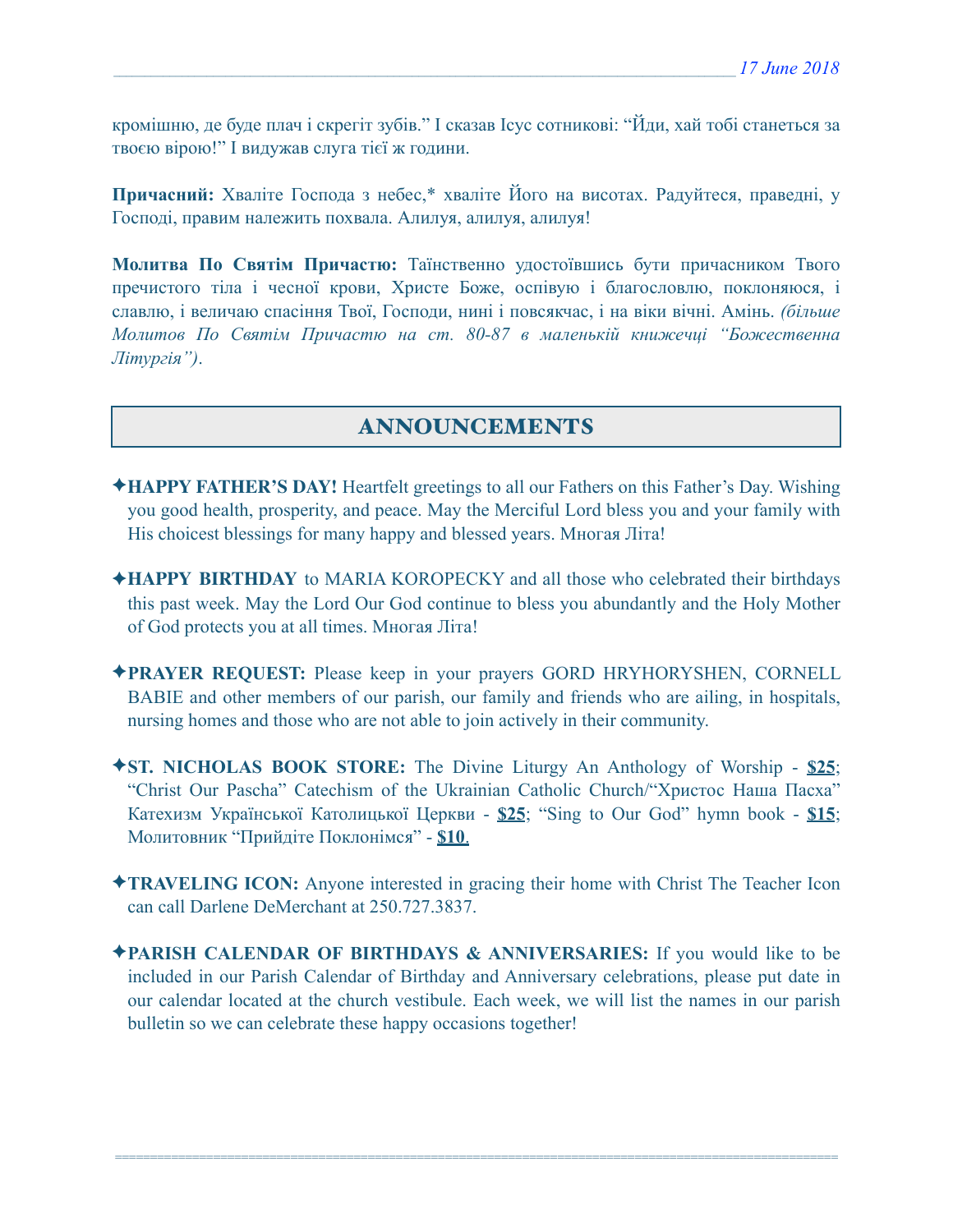- ✦**JOIN OUR CHOIR:** Do you enjoy singing? Please consider joining our St Nicholas Parish Choir and remember that we ALWAYS looking for new members! Contact Motria Koropecky for details at 250.658.3051.
- ✦**CATECHISM ANNOUNCEMENT:** "*And they were bringing to Him also the infants, in order that He may be touching them; but after the disciples saw it, they rebuked them. But Jesus called them to Himself and said, Let alone the little children to come to Me, and cease hindering them; for of such is the kingdom of God*." We are happy to welcome all children to our St. Nicholas The Wonderworker catechism program. Weekly classes are scheduled Sunday morning during Divine Liturgy. We want your children to learn more about their Catholic faith, sacred scripture, feast days, and religious practices and customs of the Ukrainian Catholic church. If you have any questions, please do not hesitate to contact Marian Chalifoux at 250.507.1005.
- ✦**THRIFTY'S PRE-PAID FOOD CARDS** We all have to buy groceries. Why not have 6% of it returned back to the church at no extra charge! Cards are available in \$100, \$200, and \$500 denominations. Talk to Alec after today's liturgy to pre- order your cards. We need to sell A LOT of them! We encourage you to consider purchasing them for yourselves as gifts too.
- ✦**BE A STEWARD:** Have you ever wondered what more can you do to help our parish? Here are some suggestions: **Steward** of property security; **Steward** of grounds cleaning; **Steward** of cleaning church; **Steward** of church linen; **Steward** of outreach; **Steward** of caring; **Steward** of prayer; **Steward** of service. Quite often, our homebound or senior members, once active in their younger years, want to find purpose in their senior years. It's not only about doing but about "BEING" present to others. Contact Fr. Yuriy **OR** Darlene DeMerchant for more information. You will be amazed how "BEING" can make a difference.
- ✦**PARISH LIBRARY:** please visit our parish library and browse through the books on spirituality, church history, iconography, history of the Ukrainians in Canada, children's books and more… The library is located in the church vestibule. Please use a library book sign out form when borrowing a book.
- ✦**SUNDAY COFFEE VOLUNTEERS** act as hosts and serve light refreshments following the Sunday morning Divine Liturgy, providing an opportunity for the faithful to socialize with friends and visitors following their shared worship experience. We thank all of our parishioners who kind volunteer to serve refreshments. Whether you are new to the Parish, or are a longtime members, please join us for coffee.
- ✦**WE SHARE THE AIR:** Please keep it healthy and fragrant free. Someone in this area is scent-sitive. The chemicals used in scented products can make some people sick, especially those with fragrance sensitivities, asthma, allergies and other respiratory ailments. PLEASE DO NOT \*wear perfume, cologne, lotion, aftershave and other fragrances; \*USE unscented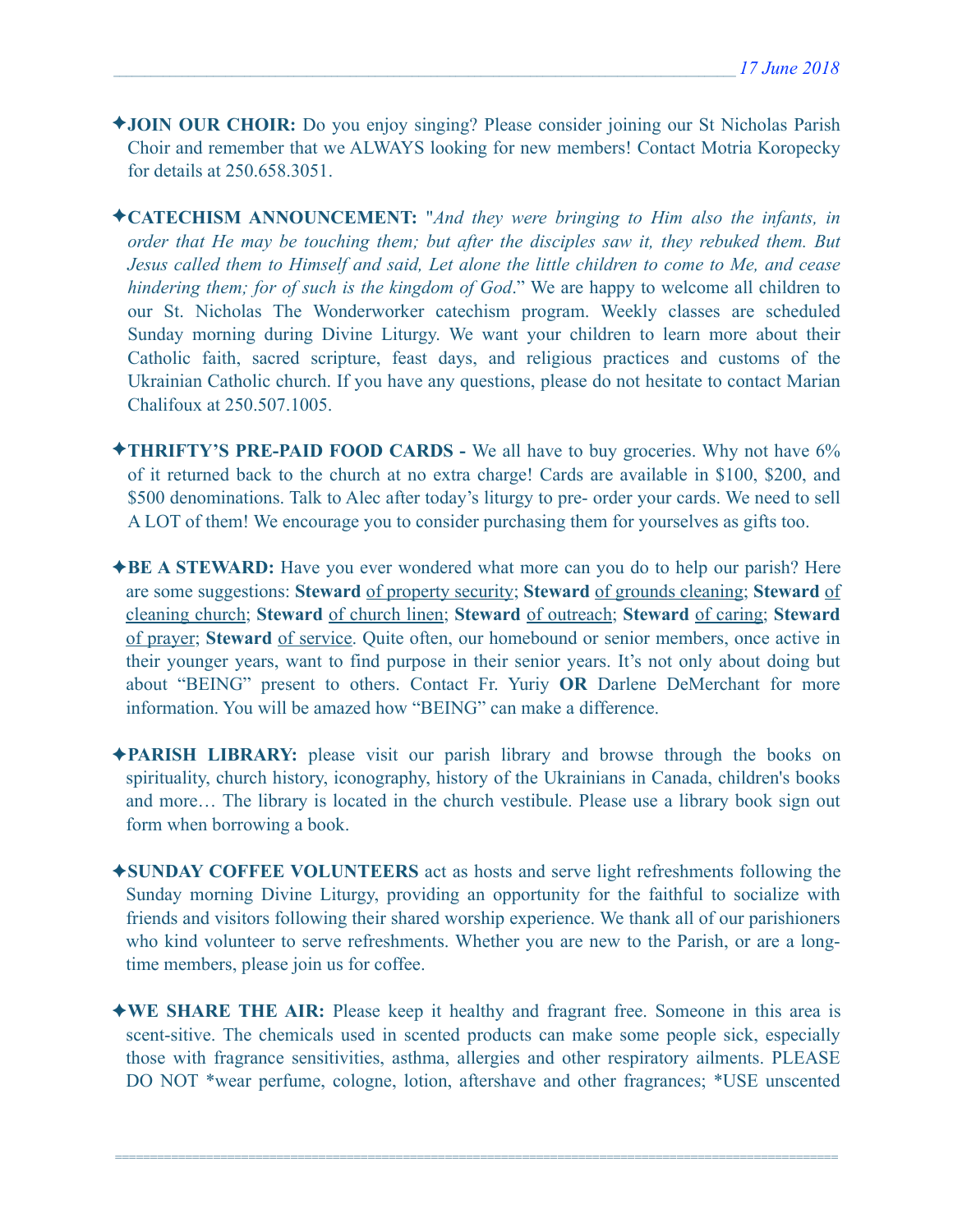personal care products. Be Sensitive to Others. Thank you for your understanding. *St. Nicholas parish.* 

✦**JUNE 10, SUNDAY DONATIONS -** Coffee: \$50.25; Vigil lights: \$26.00; Loose collection: \$43.50; Envelope collection: \$492.00; Pre-authorized donations June 4 to June 10: \$220.00; **Total: \$831.75**

### CAMP ST. VOLODYMYR - August 19-26, 2018

 Start planning your summer holidays now! Come join us to celebrate our 34th year of camp for children in our Eparchy! Camp St. Volodymyr is a great place to be physically active, build self-confidence and self-esteem, develop life-long skills while reconnecting with nature and building friendships. Our camp is also a wonderful opportunity to experience God through nature and the companionship of others.

 Campers will learn about the Ukrainian language and culture along with games, hiking, sports, arts and crafts, camp fires, water activities and much more!

 If you are between the ages of 7-15 this is a summer must do! Registration is \$380. Book by July 4 to save \$50. Bus transportation is also available to and from New Westminster. Register online using Eventbrite. Search "Camp St. Volodymyr BC 2018." For more information contact Jennifer Caldwell @ 604.220.0584 or [jennsawka@hotmail.com.](mailto:jennsawka@hotmail.com)

**WAYS TO SUPPORT OUR CAMP:** Camp St. Volodymyr is a nonprofit camp, run on a volunteer basis. Please contact Jennifer if you are interested in helping.

**VOLUNTEER as a Camp Counsellor:** We are seeking between 8-10 individuals to help plan and organize our camp activities. Apply online using Eventbrite. Search "Camp St. Volodymyr BC 2018." Applications due May 15, 2018. All volunteers will be subject to a criminal record check and must sign the camp code of conduct.

**VOLUNTEER as a Camp Chef:** We are seeking between 4-6 individuals to help us each day in the kitchen. It is your opportunity to get creative and be a part of the campers top 5 things at camp; The Food!

**VOLUNTEER as our Camp Nurse:** We are looking for an individual to be our camp nurse. This is a wonderful opportunity to get to know the children in our Eparchy. This position would require valid first aid and nursing certification. Responsibilities would include administering medications brought by campers/staff as well as recording all incidents and treatments. Supplies and medications are provided by the camp.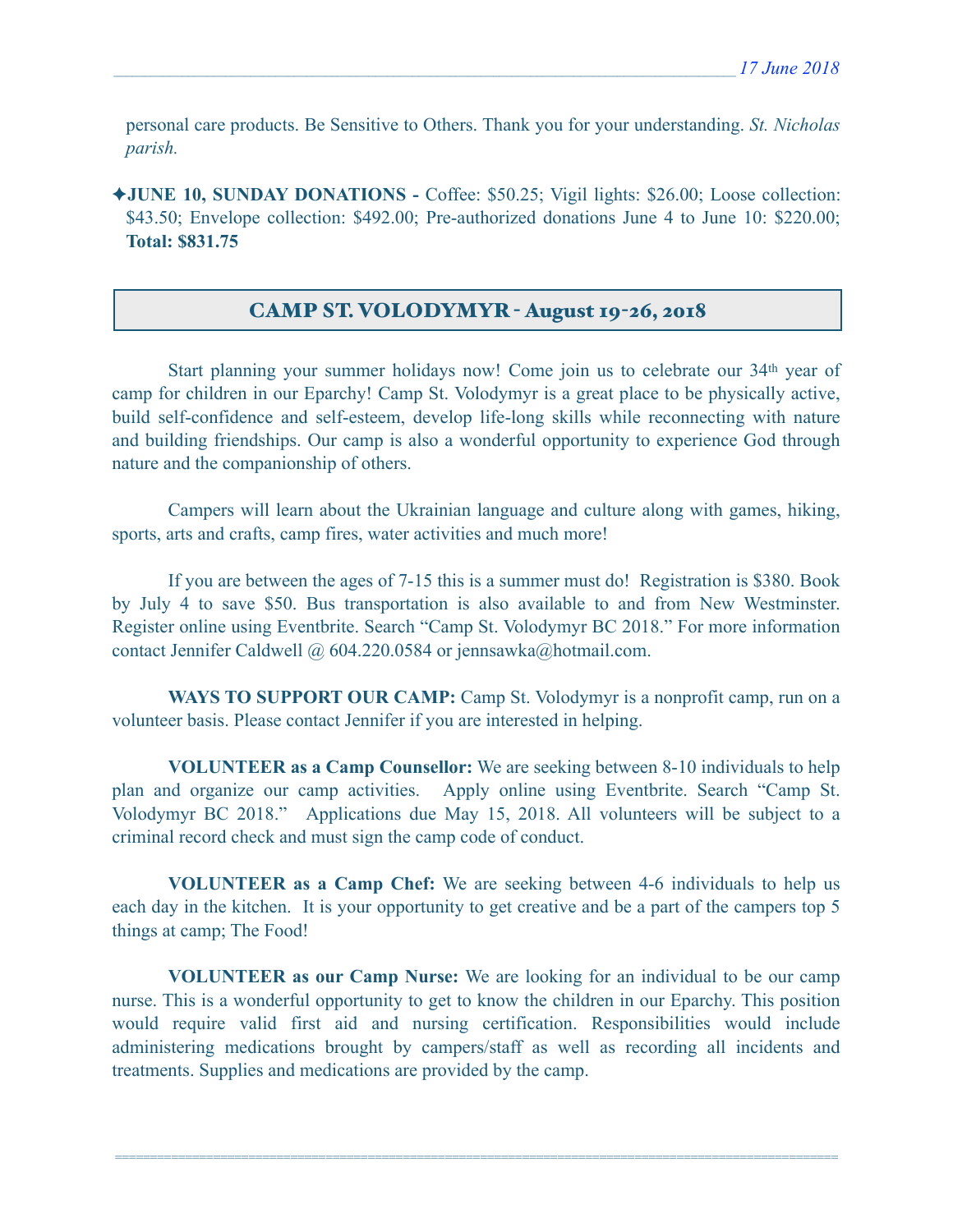**DONATE Food:** We are always happy to accept food donations of fresh fruits and vegetables, breakfast items; cereal, syrup, pancake mix, jam, Nutella, lunch items; chicken soup, Kraft dinner, cheese, drinks; juice boxes, powdered drinks, brownie/cake mixes, Jello, snack bars, cookies or treats. Gift certificates to Superstore and Costco are also welcomed.

 **DONATE Monetarily:** Each year the Eparchy sponsors several children to attend. You can help send a deserving child to camp through your donations. Donation can be made through the Eparchy or online at our Eventbrite page. Tax receipts can be issued for donations of \$25 or more.

Visit our website *[www.nweparchy.ca](http://www.nweparchy.ca)*

#### READING THE CATECHISM *"CHRIST - OUR PASCHA"*



 *3) Our Baptism Is "the Blessing of the Jordan"* 

 *#413* In the Rite of Baptism, the Church prays that "the grace of salvation and the blessing of the Jordan" descend upon the water. We pray that in this Baptism, that which was revealed at the river Jordan will be realized now. There, the Father, through the Holy Spirit, declared Jesus to be his beloved Son. That which



was manifested in Christ - being the Son of God - becomes the reality of all who are baptized. Upon you also, if you possess sincere piety, the Holy Spirit will descend, and from above will be heard over you the voice of the Father, saying not "This is my Son" but "This has now become my son." For to Christ alone belongs the " is" ... To you belongs "has now become," since you do not possess the sonship by nature, but receive it by adoption. He is Son eternally, but you receive that grace by advancement.

*#414* Baptism is the first Mystery that a person needs to receive in order to enter the Church, the ark of salvation. It is the means by which one becomes a member of the Church, the Body of Christ. "Whence is it that we are Christians? Through our faith would be the universal answer. And in what way are we saved? Plainly because we were regenerated through the grace given in our baptism." Baptism unlocks the access to the other Holy Mysteries and sacred rites in the Church through which the Lord sanctifies, vivifies, and leads his Church as a whole and each believer in particular. This is why the baptized already become "heirs of the kingdom" and receive the "blessedness of the saints."

#### *4) One Baptism for the Remission of Sins*

*#415* In Baptism a person receives remission of all sins: "Where sin increased, grace abounded all the more" (Rom 5:20). Having been united to Christ and having become a temple